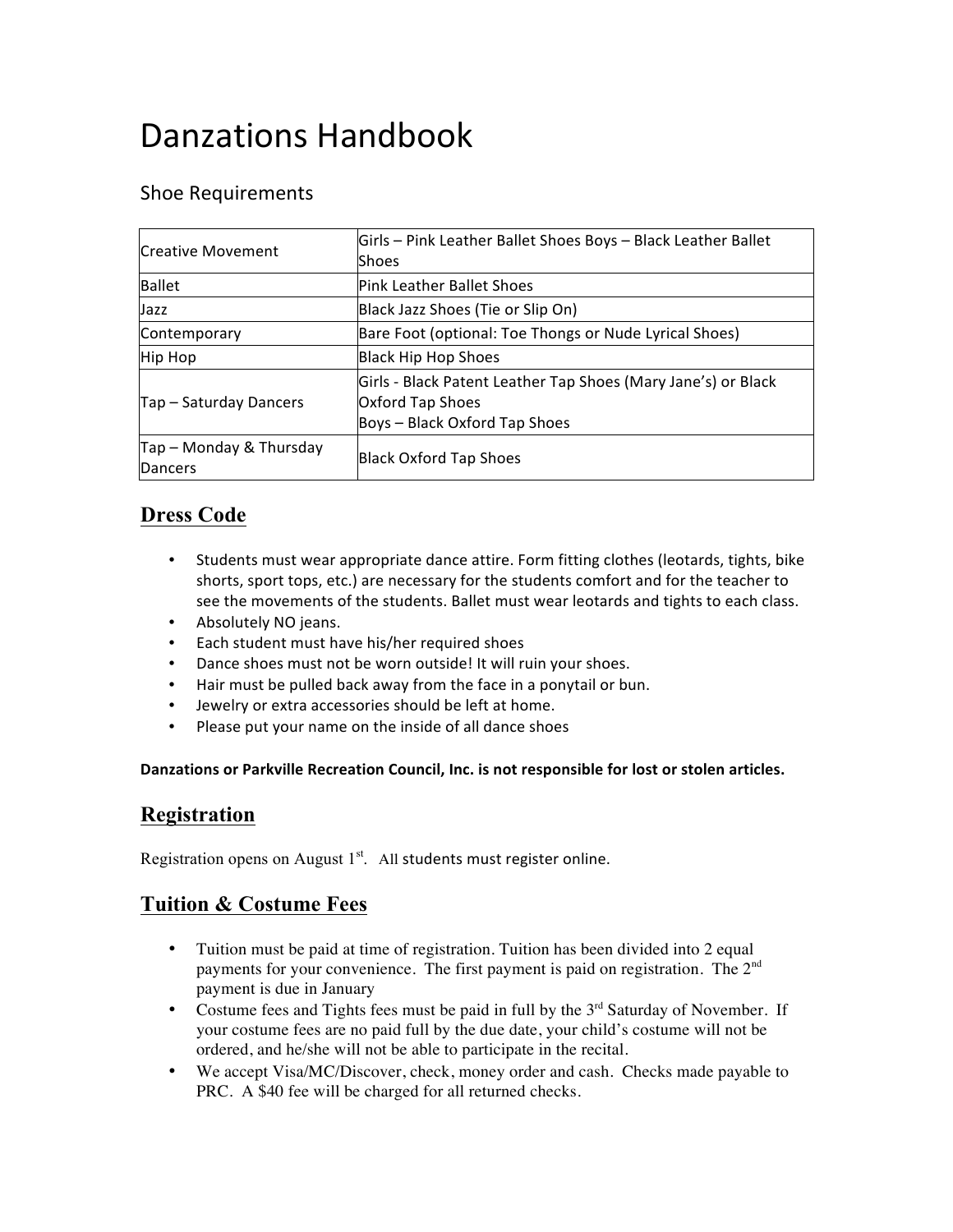#### **Dancer Placement**

The Executive Teacher's Director at Danzations will place students in classes most suitable for him/her. We strive to provide the best learning environment for each individual's needs. Students are placed according to their current stage of ability, physical and emotional development and age. The staff reserve the right to evaluate and make changes to class rosters with the Executive Teachers Directors consent. Changes will occur before the fourth day of classes.

# **Class Attendance**

To reach full potential in class, a student must attend on a consistent basis. We expect regular attendance from all of our students. Please make sure your child arrives approximately 10 minutes prior to their scheduled class time to ensure preparation for class. Any student arriving 5 minutes after the class has started may not be permitted to participate in that class and may be marked absent. If a student must miss a class, please notify the Chairperson. If a student misses 5 classes, Danzations reserves the right to remove the student from all performances. There are no credits or refunds for classes or performances missed. Classes 2 weeks prior to the recital are MANDATORY!! If a student misses any or all of mandatory classes, they will not be able to participate in the recital! This is strictly enforced. Any extenuating circumstances and prior knowledge of absences occurring during mandatory times must be requested and submitted in writing/email to the Chairperson and the Executive Teachers Director 30 days in advance. Any request is subject to approval and/or denial.

# **Class Cancellations**

If at any time it is necessary to cancel classes due to inclement weather, there will be NO reduction of tuition. Al classes that are cancelled cannot be rescheduled. If a cancellation is necessary, you will be notified by email, Facebook and text. You may call the Parkville Weather Line at 410-372-8169 

# **Withdraw**

In the event that a student must withdraw from classes, please notify the Chairperson in writing as soon as possible. There are NO refunds for early withdraws, unless a medical situation warrants removal. Please refer to our no refund policy stated in our Constitution and By-laws.

# **Recitals**

A full year's calendar is available online, which includes the recital and dress rehearsal schedule. Students must attend all scheduled dress rehearsals in order to participate in the recital. Absolutely no photography or videography is permitted during the recital. DVD's of the performance will be available for purchase. All accounts must be paid up to date prior to recital, or Danzations reserves the right to deny the student to perform in the recital.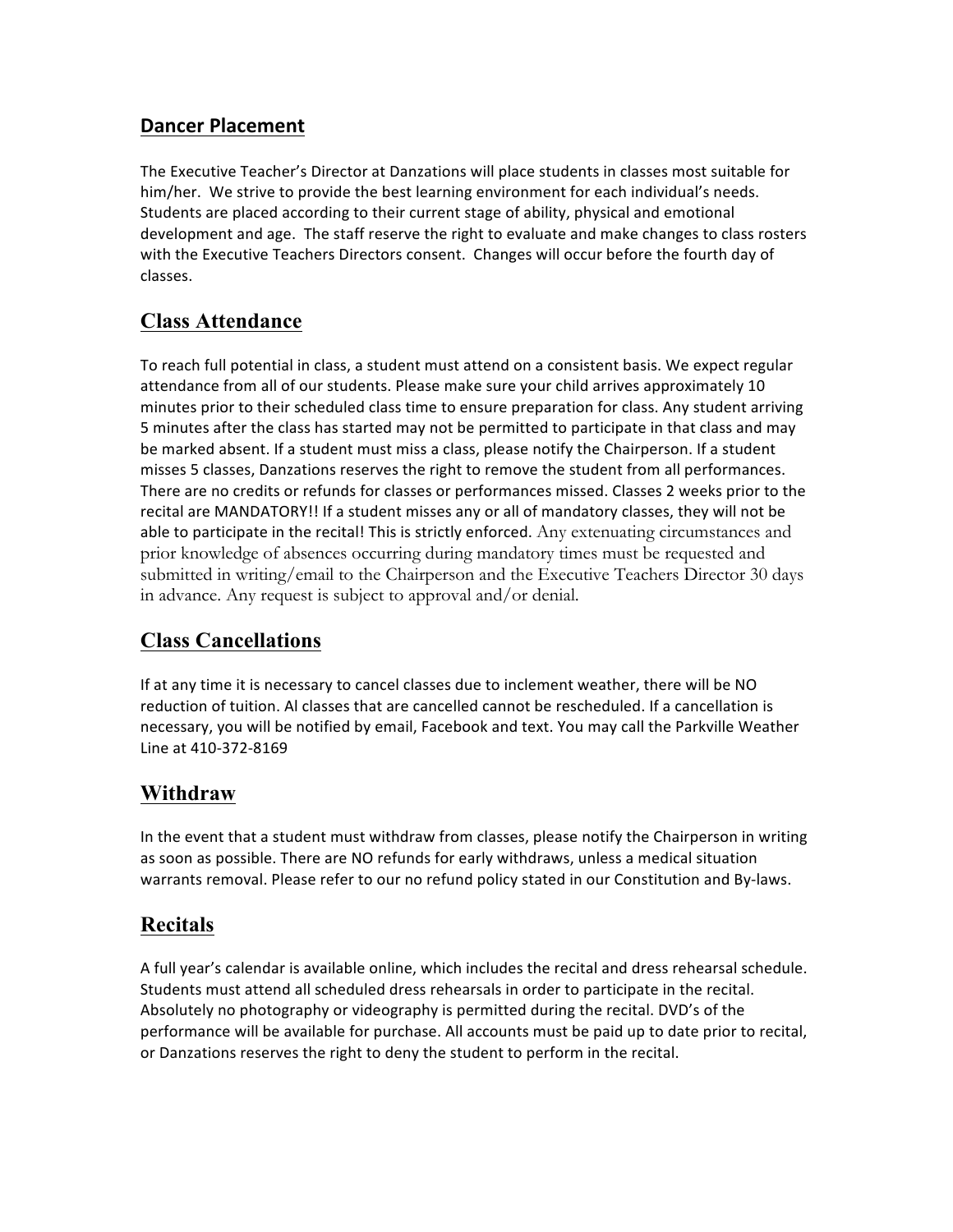# **Recital Tickets**

Recital Tickets will be available for purchase no later than 1 month prior to recital date. Each student will be limited to the initial number of tickets they may purchase. The number of limited tickets will be announced in a timely fashion so that you may prepare your guest list. The limited number will be open for 2 weeks. After the initial 2 weeks, the remaining tickets will be available for sale without a limit to anyone on a first come first served basis. Every person who will be sitting in a seat requires a ticket. There is no saving of seats in the auditorium for any student's family. Reserved seats are for teachers, assistants and Board Members

# **Building Policies**

- The waiting area is for the convenience of our students and their families. An adult must supervise children at all times.
- Absolutely NO Running in the hallways.
- Please be respectful of others in the rooms and the classes in session.
- You may not sit on the floor in the hallway or block the fire exit doors. Please keep this area clean and orderly in case of an emergency.
- Trash and recycling should be placed in proper receptacles.
- Keep the restrooms clean; notify the building attendant if the restrooms are in need of attention.
- An adult is responsible for transporting students to and from class in a timely manner.
- Students must wait inside the building until their ride arrives.

Please remember that the use of the building is a privilege, and that it can be revoked at any time by Parkville Recreation Staff.

## **Classroom Policies**

NO food or drink are permitted in the classrooms except sealed water bottles NO cell phones. You may leave your cell phone in the basket provided in the room

# **Discipline Policies**

If a behavior problem arises with a student, they may be asked to sit down and not participate in the class. If the behavior problem persists, the student will be removed from the class and a parent/teacher conference will be scheduled. We are proactive with our students, and strive to have the best experience in class with all of our students. We will enlist the help of parents from time to time to get your input and assistance with behavior issues. We reserve the right to cancel or deny registration with NO REFUND or REDUCTION of payments for the following reasons: 

- Non-payment or excessive late payment of registration or costume fees
- Not observing the rules set forth in the Constitution and By-Laws, violating the code of conduct or any expectations described in the Handbook
- Physical and/or verbal abuse of staff, board members, or children, by a parent/guardian or child